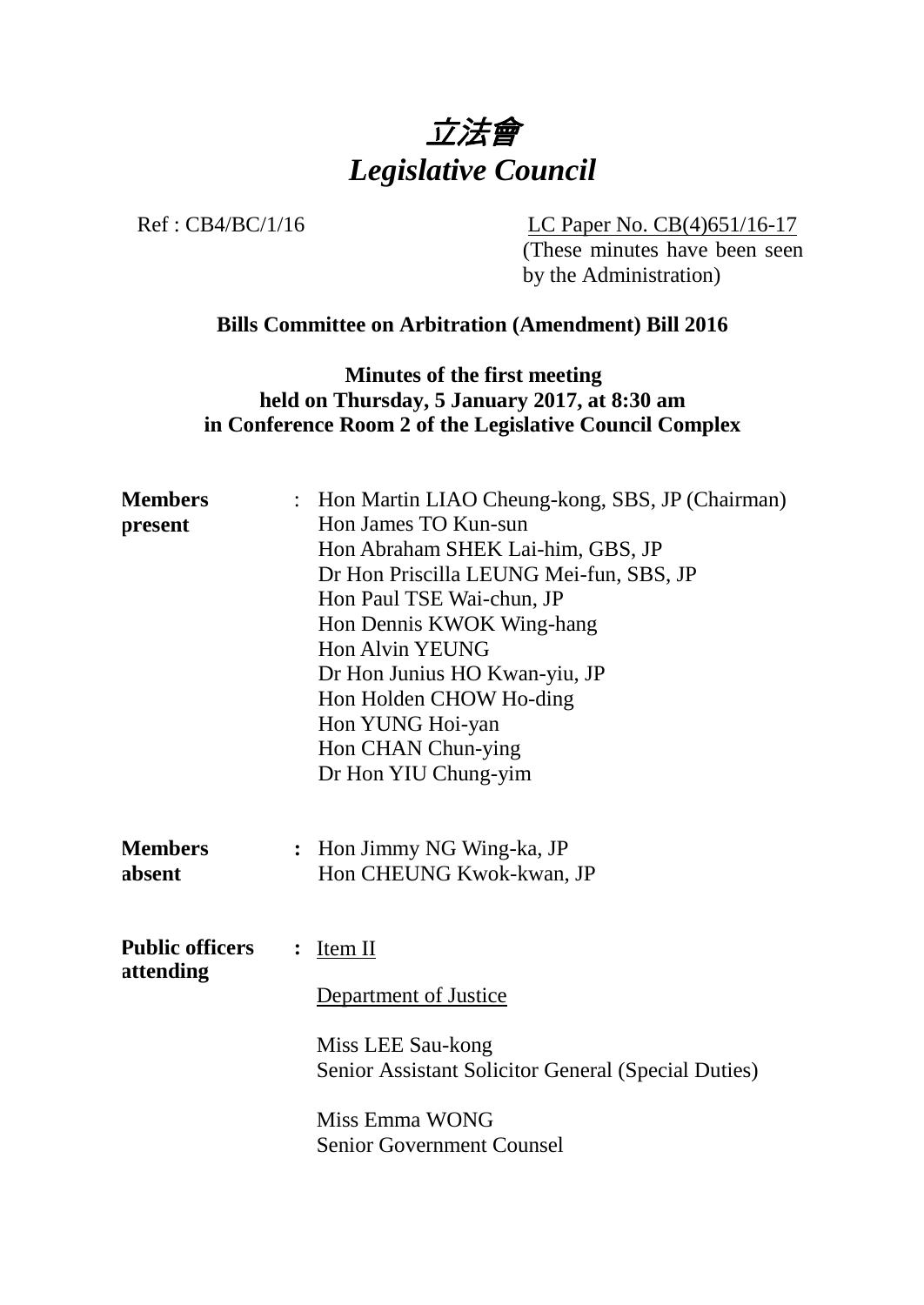|                               |                | Miss Jessie LAU<br>Government Counsel                                                                           |
|-------------------------------|----------------|-----------------------------------------------------------------------------------------------------------------|
|                               |                | <b>Intellectual Property Department</b>                                                                         |
|                               |                | Ms Maria Kaiser NG<br>Deputy Director of Intellectual Property (Atg)<br><b>Intellectual Property Department</b> |
|                               |                | <b>Miss Carole MOK</b><br>Solicitor (Registration) 3<br><b>Intellectual Property Department</b>                 |
| <b>Clerk</b> in<br>attendance | $\ddot{\cdot}$ | Miss Mary SO<br>Chief Council Secretary (4)2                                                                    |
| <b>Staff</b> in<br>attendance |                | Mr Alvin CHUI<br><b>Assistant Legal Adviser 3</b>                                                               |
|                               |                | Miss Joyce CHING<br>Senior Council Secretary (4)2                                                               |
|                               |                | Ms Jacqueline LAW<br>Council Secretary (4)2                                                                     |
|                               |                | <b>Miss Vivian YUEN</b><br>Legislative Assistant (4)2                                                           |

#### **I. Election of Chairman**

Mr James TO, the member who had the highest precedence among members present at the meeting, presided over the election of the Chairman.

2. Mr James TO invited nominations for the chairmanship of the Bills Committee. Mr Holden CHOW nominated Mr Martin LIAO and the nomination was seconded by Mr CHAN Chun-ying. Mr Martin LIAO accepted the nomination. As there was no other nomination, Mr James TO declared that Mr Martin LIAO was elected Chairman of the Bills Committee.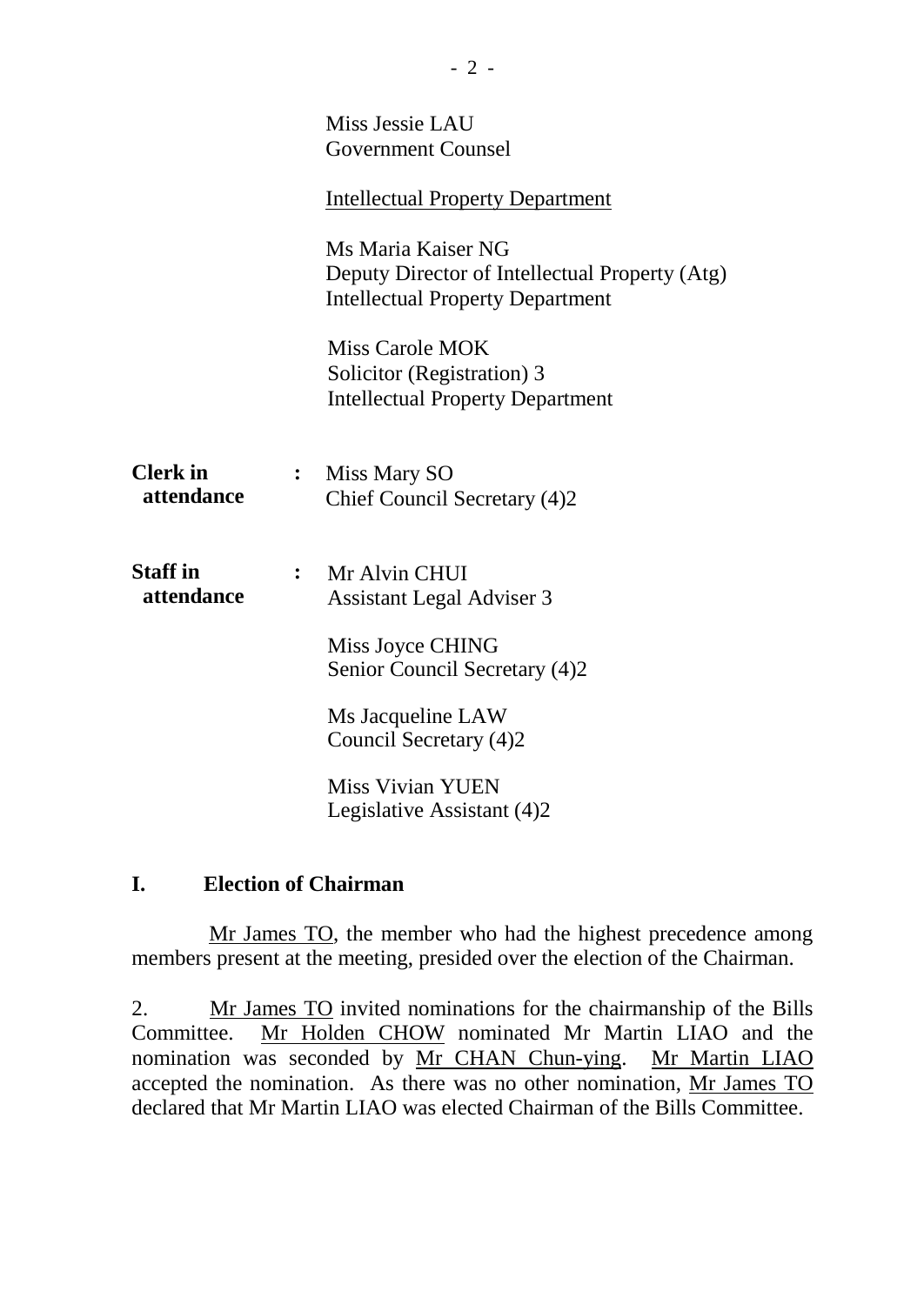# **II. Meeting with the Administration**

| File Ref.: L/M (5) To LP 19/00/9C -- Legislative Council Brief |        |                                                                                                                                                                                                                              |
|----------------------------------------------------------------|--------|------------------------------------------------------------------------------------------------------------------------------------------------------------------------------------------------------------------------------|
| LC Paper No. $CB(3)190/16-17$                                  |        | The Amendment Bill                                                                                                                                                                                                           |
| LC Paper No. $LS14/16-17$                                      |        | <b>Legal Service Division</b><br>Report                                                                                                                                                                                      |
| LC Paper No. $CB(4)365/16-17(01)$ -                            |        | Letter from the Department<br>Justice dated<br>$\sigma$ of<br>22 December 2016<br>responding to the letter<br>dated 12 December 2016<br>from the Assistant Legal<br>Adviser of the Legislative<br><b>Council Secretariat</b> |
| LC Paper No. $CB(4)365/16-17(02)$                              |        | Marked-up copy of the<br>Amendment Bill prepared<br>by the Legal Service<br>Division (Restricted)<br>to<br>members)                                                                                                          |
| LC Paper No. $CB(4)365/16-17(03)$                              | $\sim$ | Background brief on the<br>Amendment Bill prepared<br>by the Legislative Council<br>Secretariat                                                                                                                              |

3. The Bills Committee deliberated (Index of proceedings attached at **Annex**).

# Briefing by the Department of Justice ("DoJ")

4. At the invitation of the Chairman, Senior Assistant Solicitor General (Special Duties) ("SASG (Special Duties)") briefed members on the object of the Arbitration (Amendment) Bill 2016 ("the Bill"), details of which were set out in the Legislative Council Brief issued by the Department of Justice ("DoJ") (File Ref.: L/M (5) To LP 19/00/9C).

5. Members noted that the Bill sought to (a) clarify that disputes over intellectual property rights ("IPRs") might be resolved by arbitration and that it was not contrary to the public policy of Hong Kong to enforce arbitral awards involving IPRs by adding a new Part 11A to the Arbitration Ordinance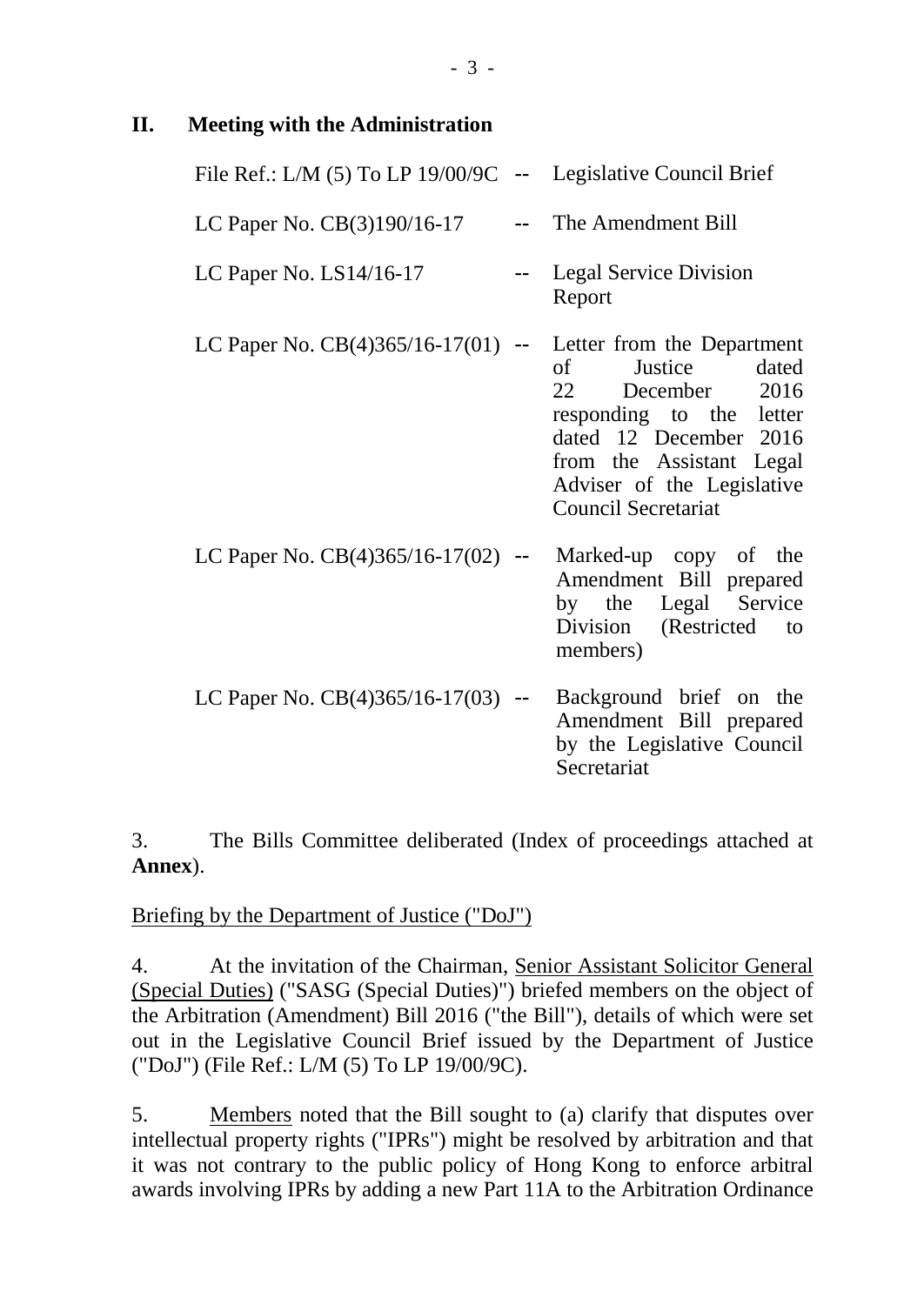("AO") (Cap. 609); and (b) update the list of contracting parties to the Convention on the Recognition and Enforcement of Foreign Arbitral Awards 1958 ("New York Convention") in the Schedule to the Arbitration (Parties to New York Convention) Order (Cap. 609 sub. Leg. A).

# Declaration of Interest

6. Dr YIU Chung-yim declared that he had undertaken a consultancy study on mediation in Hong Kong conducted by the Government. Dr Priscilla LEUNG declared that she had acted as arbitrators in Hong Kong and other overseas jurisdictions. Mr Martin LIAO declared that he was a member on the list of arbitrators under the Hong Kong Bar Association.

# Discussion

# *Arbitrability of disputes over intellectual property rights ("IPR disputes")*

7. Mr James TO said that, based on his understanding, arbitration was a consensual process, i.e. the parties must have consent to resolve the disputes by arbitration voluntarily. Mr TO asked whether under the current statutory regime concerning intellectual property ("IP") arbitration, there would be circumstance where a party could be forced to resolve a dispute by arbitration. SASG (Special Duties) responded in the negative.

8. Noting that the Bill proposed to add to the AO a new Part 11A, Dr Junius HO asked whether by virtue of the proposed section 103D(4)(b) (which stated that an intellectual property right ("IPR") dispute was not incapable of settlement by arbitration only because a law of Hong Kong or elsewhere did not mention possible settlement of the IPR dispute by arbitration), an IPR dispute could possibly be resolved by arbitration even without the consent of the disputing parties.

9. SASG (Special Duties) responded in the negative and supplemented that there must be an "arbitration agreement", as defined in section 19 of the AO which adopted the definition of arbitration agreement set out under Option I of Article 7 of UNCITRAL Model Law, i.e. an agreement between the parties to submit to arbitration disputes arising in respect of a defined legal relationship, whether contractual or not, in order to make a dispute capable of settlement by arbitration.

10. Mr Paul TSE said that he supported the Bill in principle and asked whether there was any specific provision, under the AO, setting out the issues/matters which were incapable of settlement by arbitration.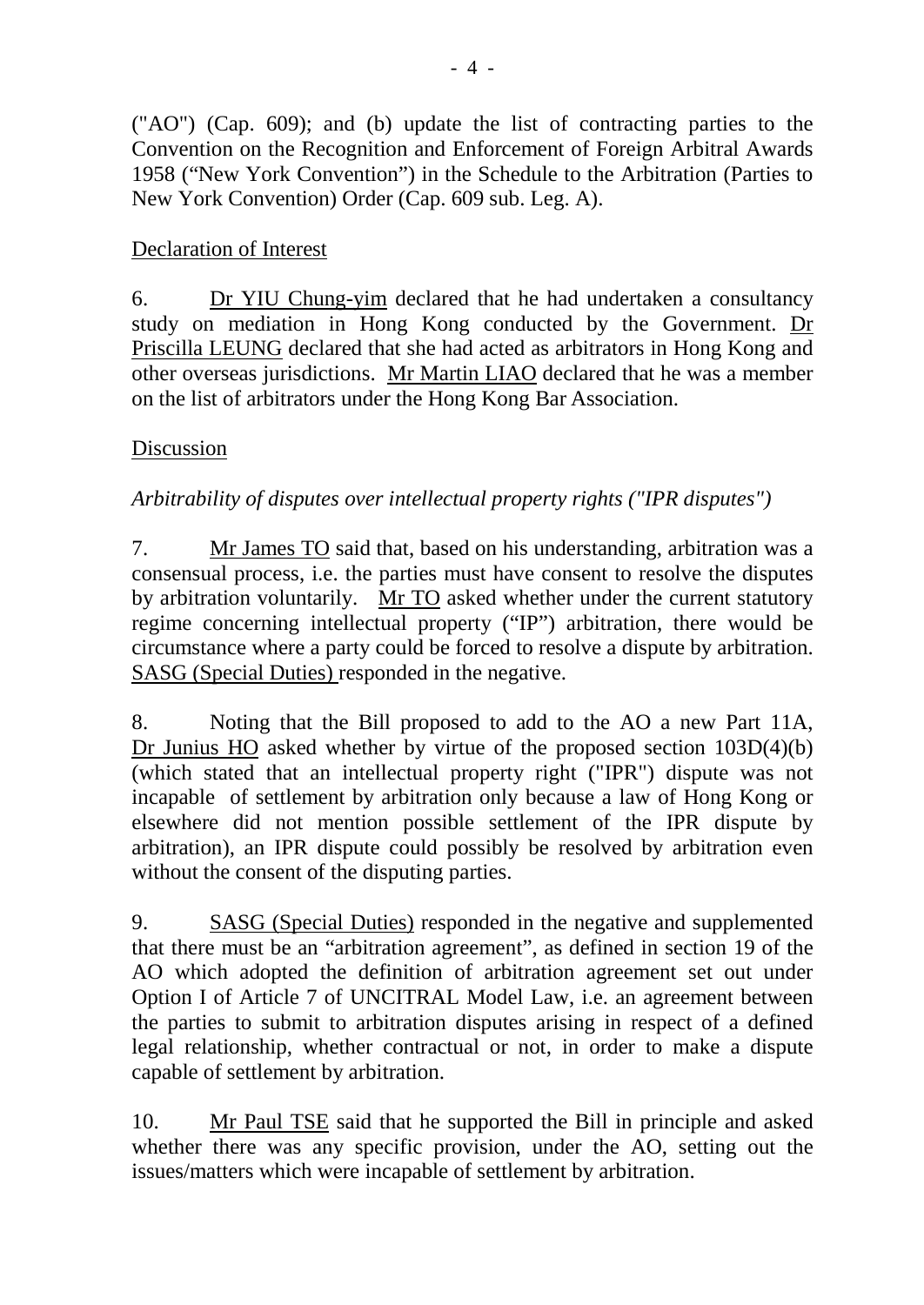11. SASG (Special Duties) said that the question from Mr Paul TSE had pointed out the ambiguity in relation to the current arbitration regime. Currently, under the AO, enforcement of an arbitral award might be refused, among others, if it would be contrary to the public policy of Hong Kong to enforce the award, for instance, if an award concerned matters relating to criminal offences and execution of public law functions (such as right to land and nationality). Nevertheless, the AO did not have any specific provision dealing with the question of arbitrability of IPR disputes. Besides, there was no authoritative judgment in Hong Kong concerning the arbitrability of IPR disputes. Hence, the law was not entirely clear in this respect. SASG (Special Duties) further said that, traditionally, some IPRs, such as patents and trade marks, were granted by government authorities and thus some had taken the view that disputes over these rights should be adjudicated by the courts rather than arbitrated. To put the matter beyond doubt, the Bill sought to make it clear that IPR disputes, whether they arose as the main issue or an incidental issue, were capable of settlement by arbitration, and that it was not contrary to the public policy of Hong Kong to enforce the ensuing award.

# *Binding effect and enforceability of arbitral awards*

12. Dr Junius HO asked whether, after passing of the Bill, the parties would be required to register their arbitral awards under the relevant registry of the Government. Deputy Director of Intellectual Property (Atg) ("DD of IP (Atg)") responded in the negative and said that arbitral awards only bind the parties to the arbitration, but not any other third parties who did not participate in the proceedings, and that owing to the *inter partes* effect of an arbitral award and the confidential nature of arbitration, there would not be any requirement as to the registration of arbitral awards.

13. Whilst noting that the effect of an award made by an arbitral tribunal pursuant to an arbitration agreement was binding only on the parties to the arbitration, Mr Alvin YEUNG expressed concern that, under the current regime of the AO, third parties would have no knowledge of the arbitral awards in relation to disputes over the validity of IPRs. Mr YEUNG asked whether there would be any measures to safeguard public interests, particularly for cases involving secondary infringement of IPRs.

14. Whilst supporting the provision of an additional choice to parties to resolve IPR disputes by arbitration, Mr Paul TSE pointed out that arbitration might not be the most appropriate forum to resolve disputes over the validity of registered patents or trade marks as arbitral awards do not have effect towards all.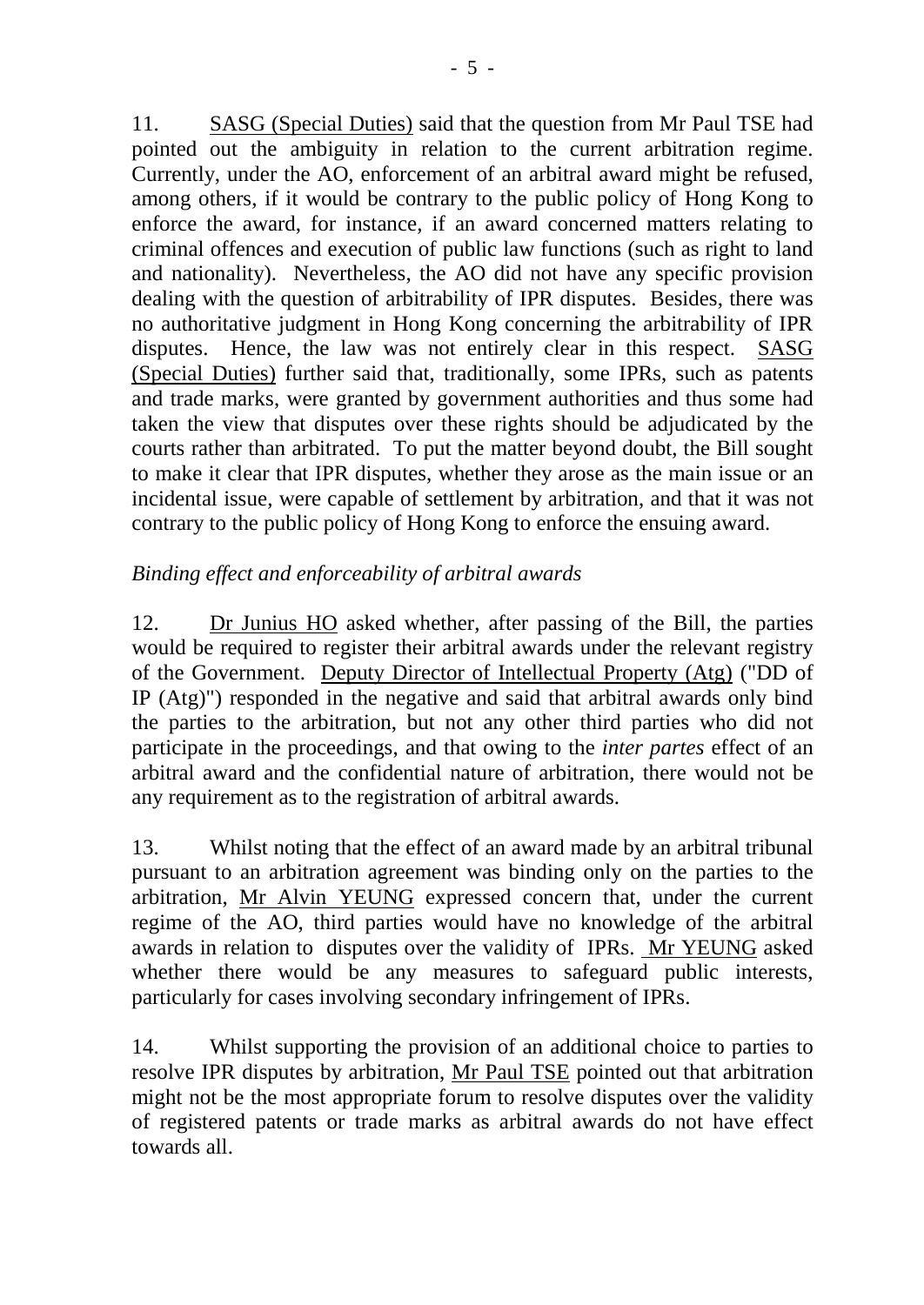15. SASG (Special Duties) responded that the general principle of the current legal regime of arbitration was that the binding effect of an arbitral award was only confined to the parties to arbitration since the rationale behind arbitration was to settle disputes between the parties. Currently, the Government did not have separate plan to make an exception for awards concerning the validity of IPRs. SASG (Special Duties) further said that the arbitration parties could, under consensual arrangement, join any related third parties as parties to the arbitral process if considered appropriate and/or make suitable adjustment to the confidentiality clauses of the arbitration agreement. DD of IP (Atg) emphasized that, in any case, arbitral awards only bind the parties to the arbitration. If the owner of an IPR would like to pursue his rights against other third parties, he would have to resort to another arbitral process or through court proceedings. Conversely, if a third party would like to challenge the right of the IPR owner, he would be not bound by the findings of the arbitral tribunal and could initiate separate proceedings against the IPR owner.

16. Despite agreeing that the integrity of the arbitration agreement should not be compromised, Mr Alvin YEUNG still considered, from the policy angle, the issues relating to the effect of arbitral awards on related third parties should be looked into. Owing to his concern in this regard, Mr YEUNG queried the merit of the Bill from the perspective of public interests.

17. SASG (Special Duties) responded that arbitration was just one of the methods for resolving disputes and it was an alternative to court proceedings. She agreed that the disputing parties might not always consider arbitration to be the most suitable way for resolving disputes for every single case. Depending on the merit of each case, for instance, the scale and nature of the dispute, the disputing parties might still opt to settle their cases by court proceedings. SASG (Special Duties) further said that the Government had been committed to improving the arbitration regime through regular reviews and proposing legislative improvements. SASG (Special Duties) supplemented that arbitration might be a favourable choice for parties who were disputing on large-scale intellectual property ("IP") projects involving several jurisdictions, say, technology transfer, joint research and development, or cross licensing. Among other advantages, arbitration could provide the parties with a single platform to resolve the disputed matters and the parties would also have the freedom to appoint their own arbitrators with the relevant expertise. The parties could also make use of the mechanism under the New York Convention to enforce the arbitral awards in over [150 countries](http://www.uncitral.org/uncitral/en/uncitral_texts/arbitration/NYConvention_status.html) around the world that are parties to the New York Convention.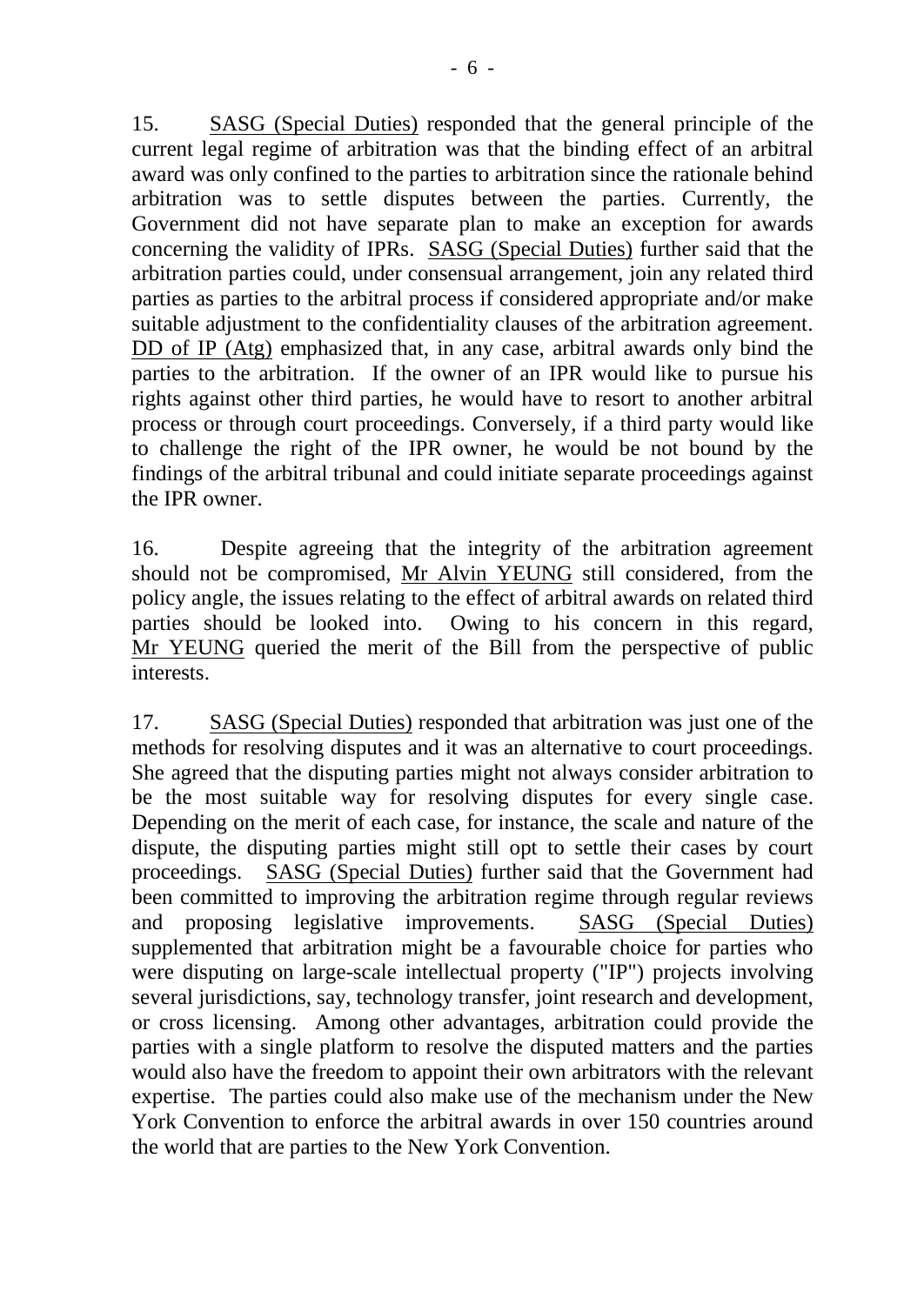18. Referring to para. 13 of the Legislative Council Brief (File Ref.: L/M (5) To LP 19/00/9C), Mr Holden CHOW sought clarification on the meaning of "*erga omnes* effect". Using the example given under the same paragraph of the Legislative Council Brief mentioned above, Mr CHOW asked whether the declaratory award in relation to the invalidation of a registered trade mark would have binding effect towards all.

19. SASG (Special Duties) clarified that, even if an arbitral award was enforced by the court, the finality and binding effect of the arbitral award would still be confined to the parties to the arbitration and "any person claiming through or under any of the parties" to the arbitration. Therefore, in the example given, a declaration made by an arbitral tribunal that a registered trade mark was invalid would have binding effect on the parties only (i.e. *inter partes* effect) but not towards all (*erga omnes* effect).

# *Registration of arbitral awards*

20. Following up on the questions and concerns raised by Mr Alvin YEUNG, Mr James TO suggested to require parties to IPR disputes to register their arbitral awards, if any, with the Intellectual Property Department ("IPD"), to safeguard public interests. He gave the example of a situation where party A (the registered owner of an IPR under the register at IPD) and party B submitted their dispute on the ownership of the IPR to arbitration, and the arbitrator decided in favour of B, yet B did not seek an assignment of the IPR from A, and the parties instead agreed that A should remain the owner of the IPR. In his given example, Mr TO suggested that the parties should be required to register the arbitral award or at least have a choice to make remarks under the register at IPD so as to make known to the world at large the outcome of the arbitration.

21. Whilst supporting the proposed legislative amendment, Dr Priscilla LEUNG suggested that the Government considers whether registration should be required for arbitral awards in relation to disputes over the validity of patents.

22. SASG (Special Duties) said that under section 70 of the AO, an arbitral tribunal might, in deciding a dispute, award any remedy or relief that could have been ordered by the Court if the dispute had been the subject of civil proceedings in the Court. Unless otherwise agreed by the parties pursuant to proposed section 103D(6) of the Bill, the arbitral tribunal also had the power to order specific performance, for instance, requiring the parties to amend the register of the IPR concerned. The rationale behind section 103D(6) of the Bill was to allow flexibility for the arbitration parties to decide on the availability of specific performance as a remedy / relief in arbitration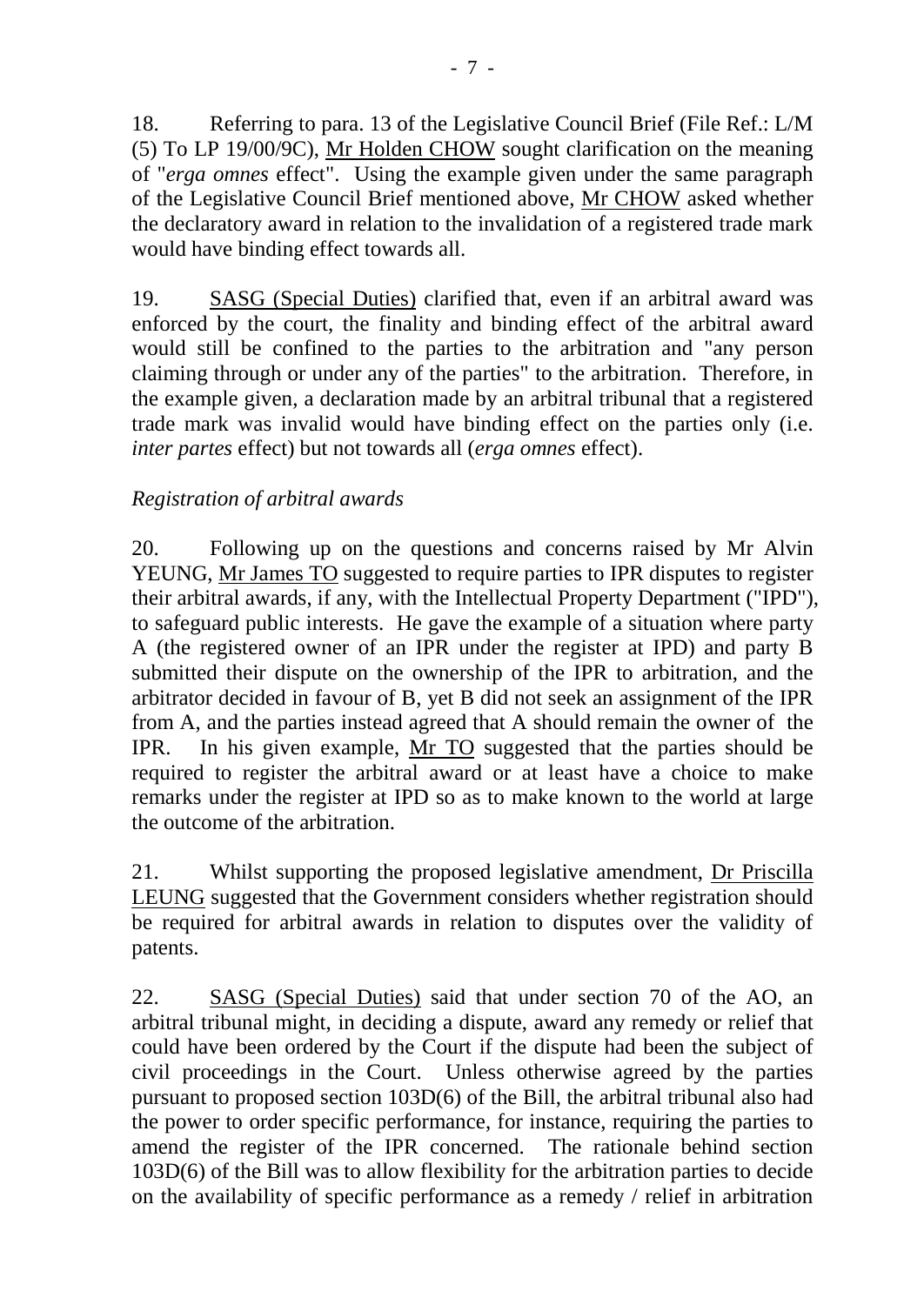as they see fit, consistent with party autonomy in arbitration. DD of IP (Atg) supplemented that only matters that are binding towards all (*erga omnes* effect) should be entered on the registers of IPRs maintained by IPD and there were specific statutory provisions on the type of matters or documents that should be so entered on the registers. The Registrar has no power or authority to record other documents at the request of the parties.

23. Whilst acknowledging the confidentiality of arbitration agreement, the Chairman was very concerned about the lack of registration of IPR arbitral awards on commercial operations, especially the rights in relation to technology transfer, licensing of IPRs and compulsory licensing of patents. Using the example given by Mr James TO, the Chairman considered that the "unregistered" beneficiary interest of party B was unknown to any third party, and thus it would probably create pitfalls for the third parties who intended to obtain licence or enter into other commercial dealings in respect of that IPR. Making reference to the land register, the Chairman suggested the Government to consider providing the arbitration parties with the choice of registering their arbitral award if they consent to do so, thereby facilitating the parties to IPR disputes to give notice to the world at large about their interests in the IPR. Mr Alvin YEUNG made a similar suggestion.

24. DD of IP (Atg) said that, basically, only documents which have effect towards all (*erga omnes* effect), such as court orders and decisions of the Registrar would be recorded on the registers maintained by IPD. In response to the Chairman's suggestion, DD of IP (Atg) said that arbitral decisions were made based on the actual documents and evidence submitted by the parties to the proceedings and given that the arbitral awards have effect only as between the arbitration parties, they would be of limited relevance to third parties. Recordal of arbitral awards containing adverse findings on the validity of an IPR may even mislead third parties to believe that the IPR is no longer valid and is free for exploitation by the public.

25. The Chairman was unconvinced and pointed out that the land register maintained by the Land Registry also included memorials of mortgage and other agreements made between the parties themselves and not handed down by the court.

26. SASG (Special Duties) supplemented that under the current legislative framework, parties to the arbitration, upon mutual consent, could still disclose information about the arbitration, including the arbitral awards, to third parties (say, publishing information on their websites) and/or disclose relevant information to any third party upon enquiry.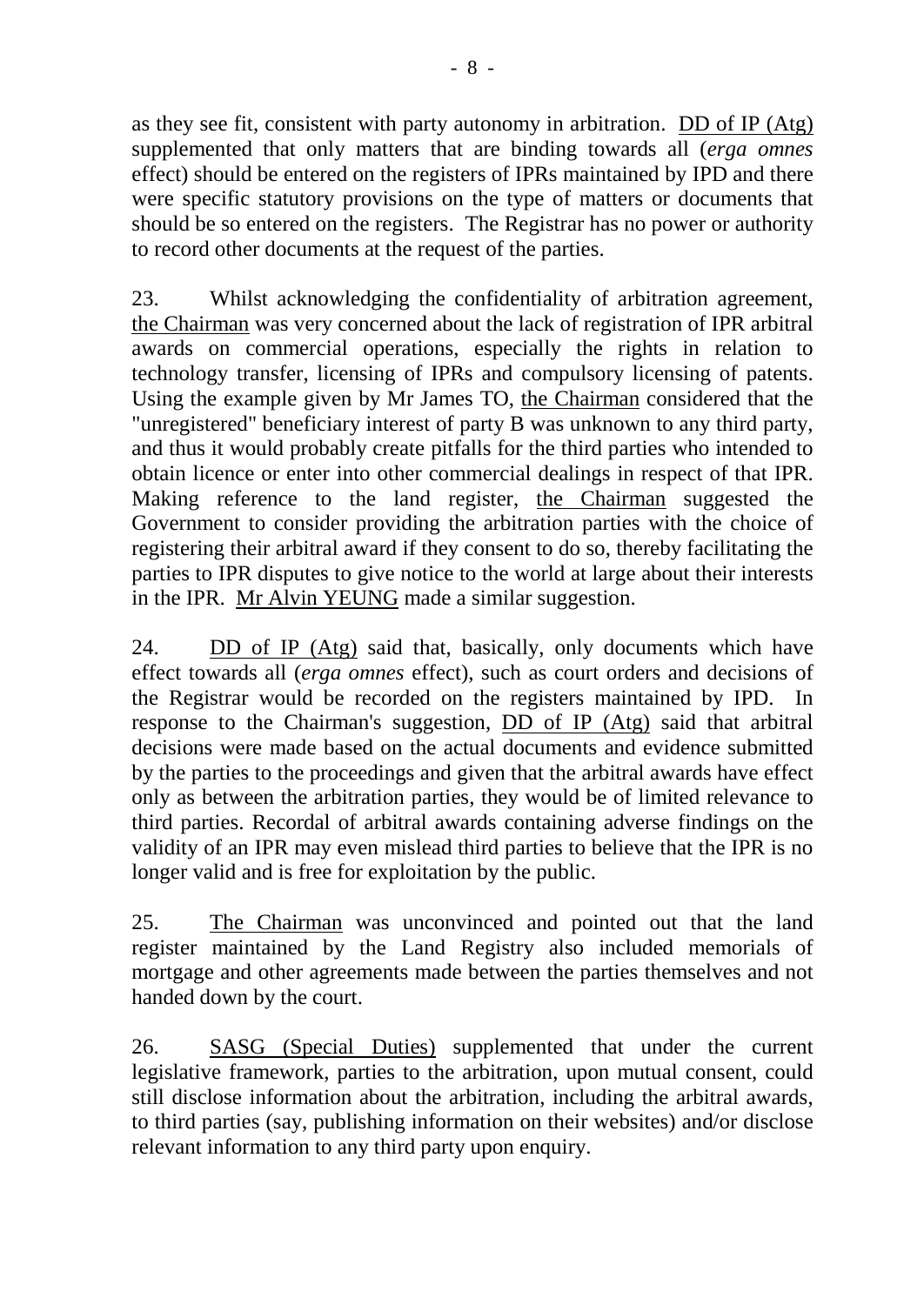27. Dr Junius HO also opined that registration of arbitral awards should be required in order to protect third parties' right. Based on his understanding, such registration could be effected by virtue of the proposed section 103H. SASG (Special Duties) clarified that the proposed section 103H concerned court judgments entered in terms of an arbitral award involving IPR upon enforcement of the award by the court, but not registration of the award with IPD.

28. Noting SASG (Special Duties)'s clarification, Dr Junius HO considered that the wordings of the proposed section 103H were not clear enough to reflect its legislative intent. The Chairman said that the drafting aspects of individual sections would be dealt with later, when the Bills Committee proceeded to the clause-by-clause examination of the Bill.

# *Policy considerations on safeguarding competition and public interests*

29. Mr Dennis KWOK also raised similar query as to how the Government was going to balance public interests and the interests of the parties to arbitration under a confidential arrangement. Mr KWOK considered the current situation unsatisfactory since the Government was effectively allowing the parties, through an arbitration agreement with a confidentiality clause, to create probably a false impression that a certain IPR still belonged to a certain individual while that individual might already had lost that right through the arbitration. Mr Dennis KWOK urged the Government to take measures to address the issues arising from the "inaccurate record" on the public registration system.

30. Mr Dennis KWOK also queried the adequacy of the Bill in safeguarding competition and asked whether the views from the Competition Commission had been sought in this regard. SASG (Special Duties) responded that legal advice from lawyers in DoJ with expertise in this area had been sought in this regard. Mr KWOK considered that it was necessary to seek the views from Competition Commission.

31. In response to Mr Holden CHOW's suggestion of extending the binding effect of arbitral award to third parties, SASG (Special Duties) responded that when the Arbitration Bill was introduced into the Legislative Council in 2009, a provision concerning confidentiality of arbitral proceedings and arbitral awards was added, which demonstrated the importance of confidentiality as an attractive feature in Hong Kong's arbitration regime. SASG (Special Duties) further said that the confidentiality provision in the AO had sought to strike a balance between public interests and the interests of the parties to the arbitration. SASG (Special Duties) further said that, as she mentioned earlier, under the AO, enforcement of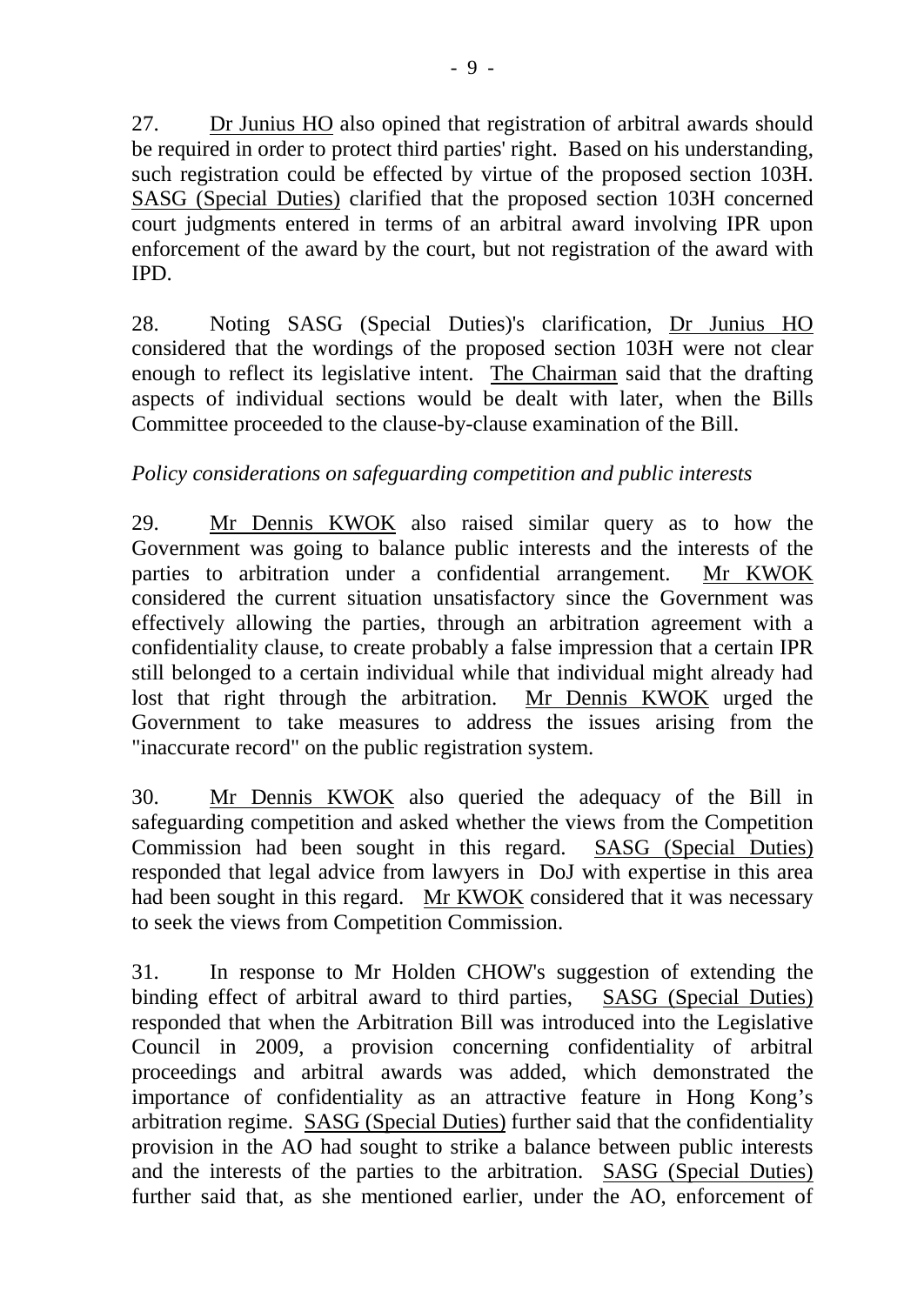arbitral award might be refused, among others, if it would be contrary to the public policy of Hong Kong to enforce the award. If it was considered that an arbitral award was contrary to the public policy with regard to safeguarding competition, the enforcement of such arbitral award could be refused by the court. SASG (Special Duties) further pointed out that arbitration was *inter partes* and arbitral awards were made by the arbitrator based on arguments and materials before him and applying arbitration procedures. The court in a different set of proceedings and applying different procedural rules and considering other arguments and materials, may not necessarily come to the same view. It would be misconceived to regard the arbitral finding as conclusive as to the legal position of the IPR.

32. Mr Paul TSE opined that safeguarding competition might not be the legislative intent of the Bill and/or the main consideration of any review relating to the current arbitration regime. SASG (Special Duties) said that it was well accepted in the international community that IPRs were not anticompetitive by nature.

33. To address the issues and concerns raised by members, DoJ undertook to provide written responses to the following issues before the next meeting:

- (a) the adequacy of the Bill in safeguarding competition, including the views of the Competition Commission on the confidentiality of the arbitration agreement and the arbitral award, given that a third party who had no knowledge of the arbitral award in relation to a dispute over the validity of an IPR might not be able to ascertain who was the true owner of that IPR when the third party intended to obtain a licence in respect of that IPR; and
- (b) the suggestion of requiring parties to the IPR disputes to register their arbitral awards, if any, with the IPD, to safeguard public interest without compromising the integrity of the arbitration agreement.

# *Power of arbitral tribunal*

34. Looking into the proposed section 103D(6) which mentioned the power of an arbitral tribunal under section 70 of the AO, Dr Junius HO sought clarification on whether the proposed section 103D(6) envisaged parallel proceedings before the Court and arbitral tribunal and whether it provided that the arbitral tribunal had to follow the Court's decision. SASG (Special Duties) replied in the negative and said that the proposed section 103D(6) under the

DoJ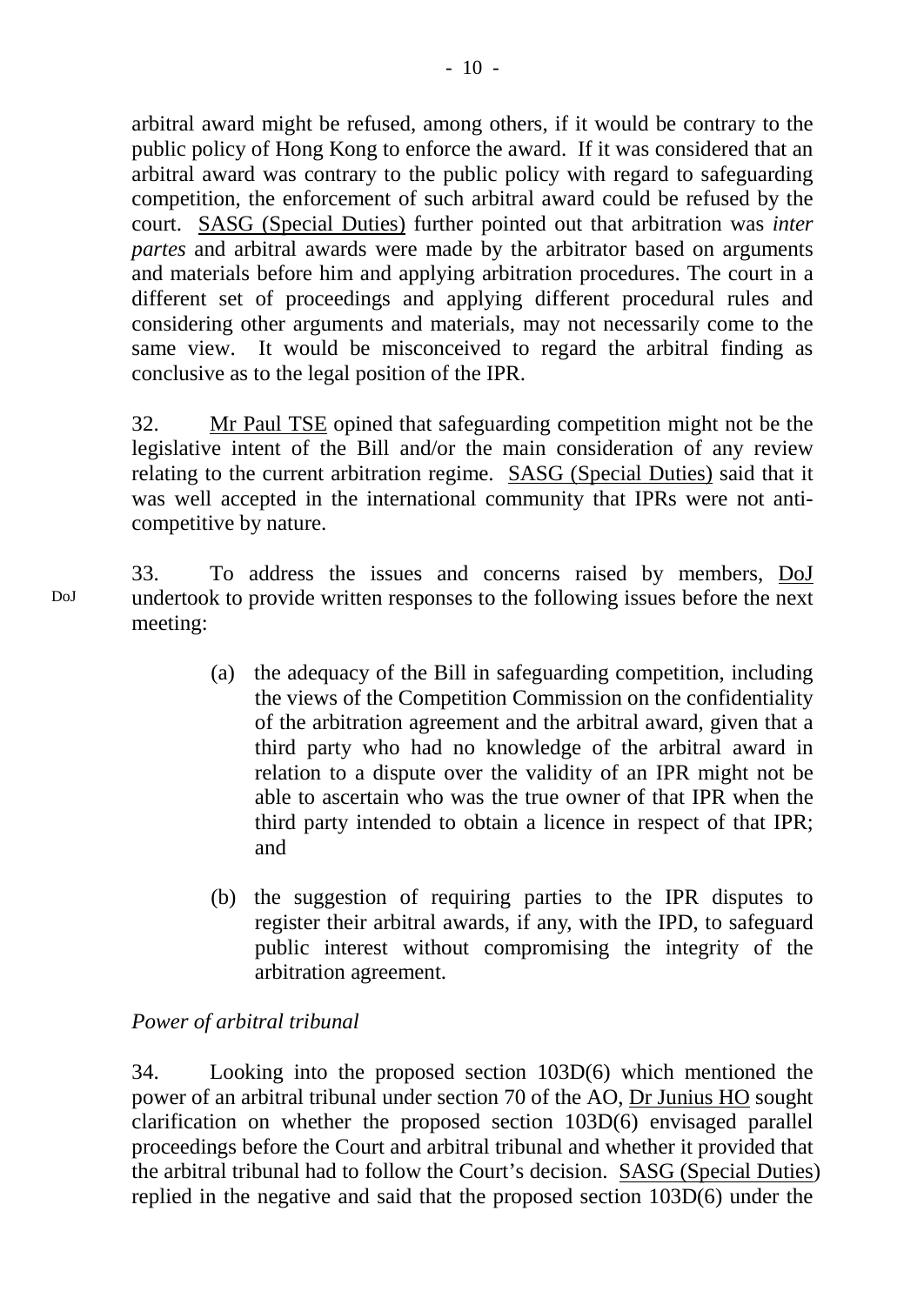Bill was to clarify matters relating to the power of an arbitral tribunal to award any remedy or relief that could have been ordered by the Court if the dispute had been the subject of the civil proceedings in the Court, subject to any contrary agreement between the parties to IPR disputes.

# *Right of appeal to arbitral awards in relation to IPR disputes*

35. Ms YUNG Hoi-yan noted from para. 9 of the Legislative Council Brief (File Ref.: L/M (5) To LP 19/00/9C) that "*An IPR dispute includes a dispute over the enforceability, infringement, subsistence, validity, ownership, scope, duration or any other aspect of an IPR*". Based on her understanding, IPR disputes were factual in nature. Ms YUNG further said that pursuing an appeal to an arbitral award of IPR dispute was very difficult and that the grounds for appeal were mainly based on the misconduct of arbitrators and/ or procedural matters. Owing to her concern as to the limited right to appeal to arbitral awards of IPR disputes, Ms YUNG considered that most people would choose to resolve IPR disputes by the courts in the first place rather than by arbitration and thus she queried the efficacy of the proposed legislative amendment.

36. SASG (Special Duties) responded that under the current regime of the AO, the parties to the arbitration could agree to opt in the provisions in Schedule 2 to the AO with regard to appeal against arbitral award on question of law in the arbitration agreement. Responding to Ms YUNG Hoi-yan's query on the efficacy of the proposed legislative amendment, SASG (Special Duties) emphasized that, among others, the proposed amendments to the AO aimed at clarifying any ambiguity in relation to "arbitrability of IPR disputes" and making Hong Kong more appealing than other jurisdictions for conducting arbitration involving IPR disputes, thereby facilitating and attracting more parties to resolve their IPR disputes by arbitration in Hong Kong.

# *Support services for arbitration*

37. Dr YIU Chung-yim asked whether an information/ support centre for arbitration services would be set up to facilitate members of the public, especially those who wished to pursue arbitration but lack financial resources and/or relevant professional knowledge, to gain access to information and/or seek preliminary advice on matters relating to arbitration; and whether a list of arbitrators who have attained recognised qualifications and/or experience in resolving IPR disputes by arbitration, with details of their qualifications, would be make available to the public.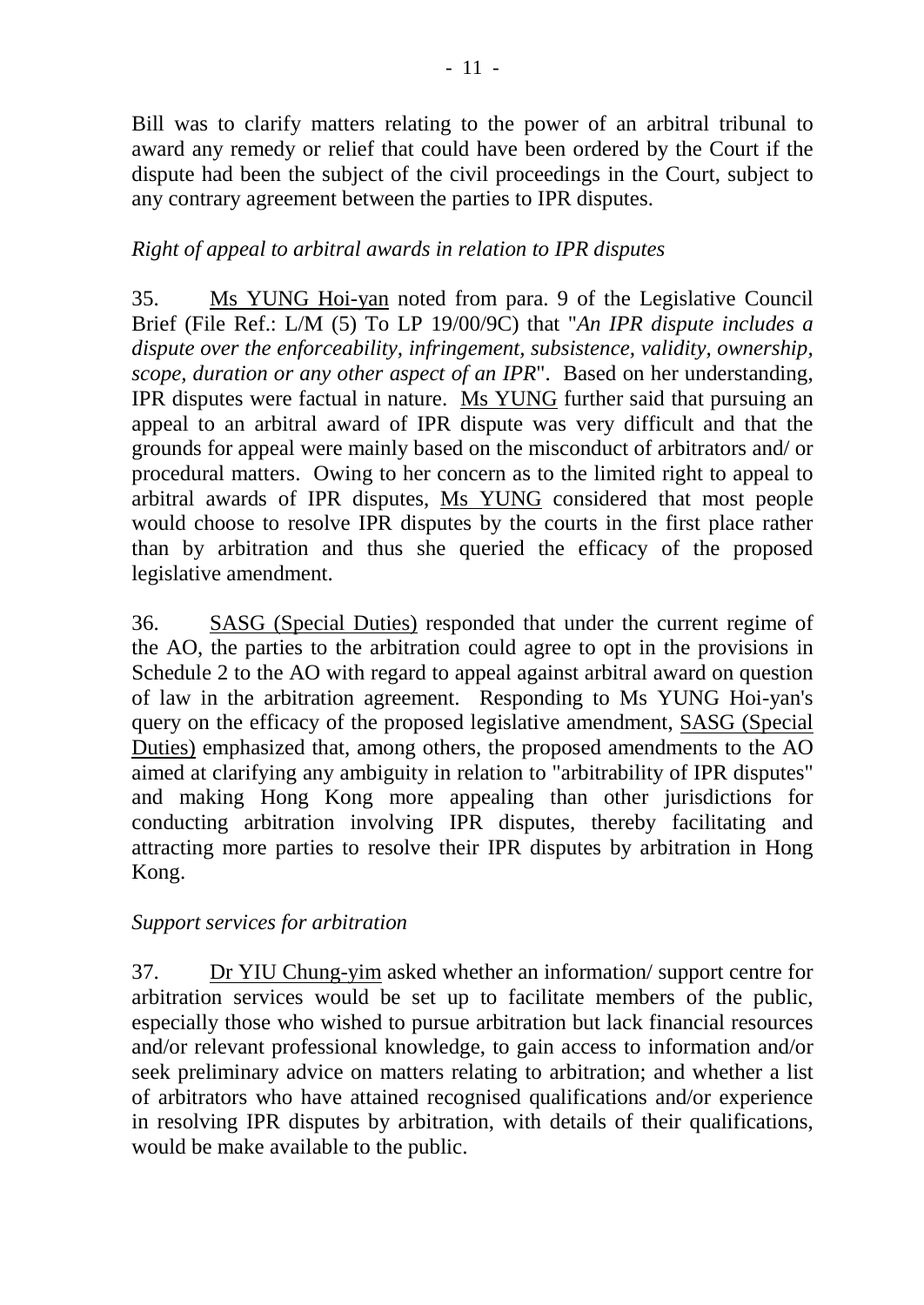38. SASG (Special Duties) said that despite not having any plan to set up such kind of information/support centre for arbitration services, the Government had been committed to promoting arbitration services in Hong Kong in the commercial sector and to the general public locally and internationally. SASG (Special Duties) supplemented that the Government was also proposing to introduce the Arbitration and Mediation Legislation (Third Party Funding) (Amendment) Bill 2016 to the Legislative Council to facilitate third party funding for arbitration and mediation. She believed that the aforesaid legislative proposal and related measures would facilitate the users of arbitration and mediation services. Moreover, useful information, such as, the arbitration rules of the Hong Kong International Arbitration Centre ("HKIAC") was available on its website. HKIAC also had a Panel of Arbitrators for Intellectual Property Disputes ("the Panel"). Currently, there were over 40 arbitrators with experience in resolving IPR disputes from over 10 jurisdictions on the Panel.

*Promoting the competitive edge of arbitration over litigation in resolving IPR disputes*

39. Mr CHAN Chun-ying expressed concern and raised questions on matters relating to resolving IPR disputes by arbitration from commercial/ users' point of view:

- (a) as one of the legislative intents of the Bill was to enhance Hong Kong's status as a leading centre for international legal and dispute resolution services and a premier hub for IP trading in the Asia-Pacific region, Mr CHAN said that the users would be most concerned about the adequacy of qualified IPR arbitrators; and
- (b) efforts should be dedicated to promote "cost effectiveness" as the competitive edge of Hong Kong in the provision of arbitration services since commercial users would be most concerned about saving in cost and enhancement in efficiency in opting to resolve their IPR disputes by arbitration. With reference to the cases in other jurisdictions, Mr CHAN sought information on the amount of time and cost saved in using arbitration to resolve their IPR disputes, to demonstrate its competitive edges over litigation.

40. SASG (Special Duties) said that the Government had all along been actively promoting the arbitration services of Hong Kong in the Mainland and other jurisdictions, including Burma, Cambodia, Indonesia and Thailand. DD of IP (Atg) supplemented that IPD had also joined force with DoJ in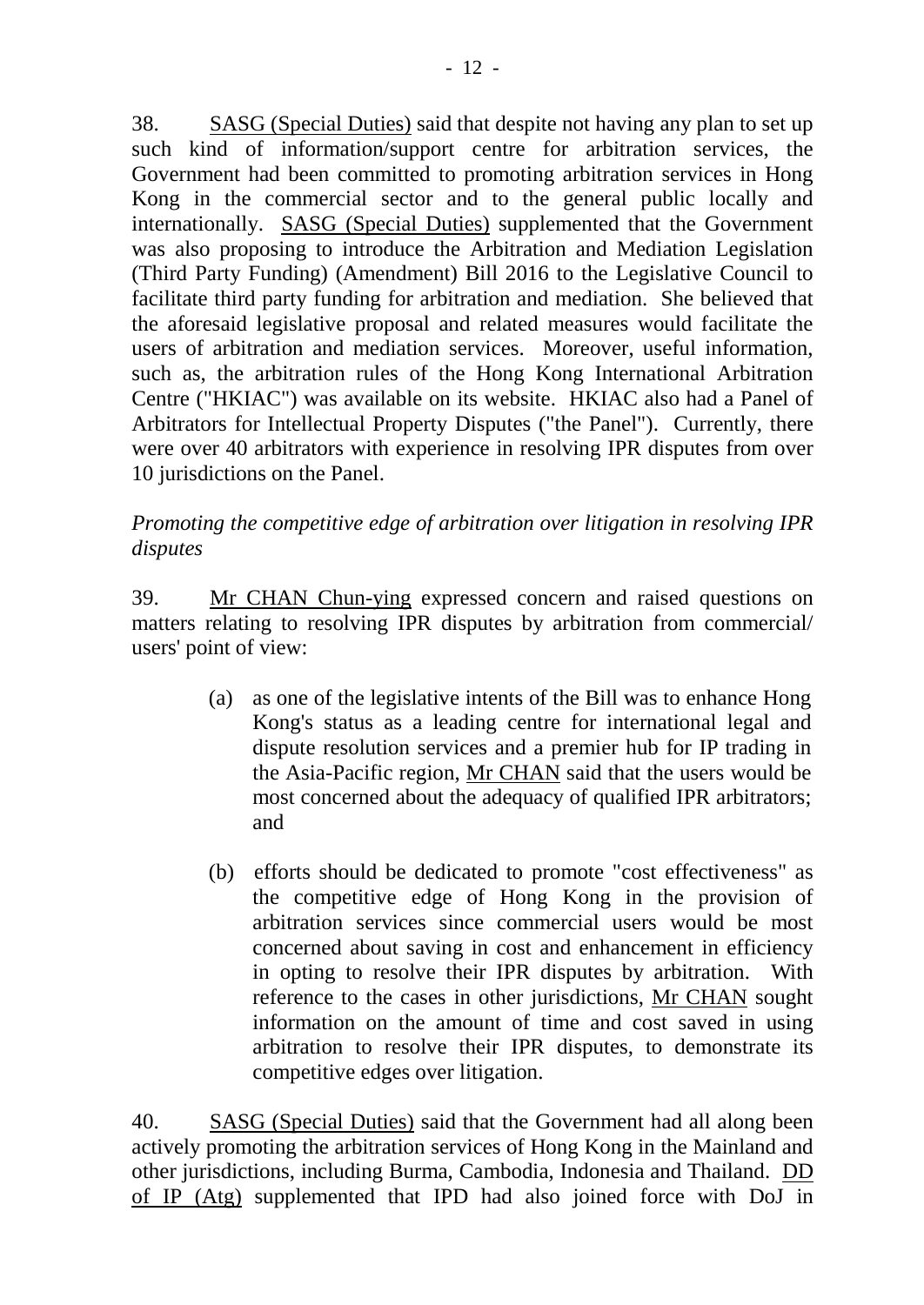organizing workshops to promote the settlement of IPR disputes by mediation. IPD had also been organizing training courses for small and medium enterprises to promote their awareness of IP protection and enhance their capacity in managing their IPRs. Upon passing of the Bill, workshops and seminars on topics related to arbitration would also be organized.

41. SASG (Special Duties) quoted the results of a survey conducted by World Intellectual Property Organization ("WIPO") in 2013<sup>1</sup>, with regard to resolving disputes on technology transactions, to demonstrate the amount of time and cost saved in using arbitration to resolve their IPR disputes. Results of the survey showed that the average time spent in resolving the disputes by court proceedings was 3 to 3.5 years while that for resolving disputes by arbitration was on average more than 1 year. As regards the experience of the WIPO Arbitration and Mediation Center, arbitration cases under the WIPO Expedited Arbitration Rules and the WIPO Arbitration Rules took on average around 7 months and 23 months respectively. In terms of legal cost, the average cost of litigation was US\$ 475,000 to slightly over US\$850,000 while the cost for arbitration (including the cost for arbitrators) was slightly over US\$ 400,000, whereas the average cost of WIPO expedited arbitration and WIPO arbitration was only around US\$48,000 and US\$165,000 respectively.

# *Criminal liability arising from IPR disputes*

42. Dr YIU Chung-yim sought clarification as to the criminal liability arising from IPR disputes. In a hypothetical situation where a person had obtained Government funding for scientific research and was granted a patent which was subsequently held by an arbitral tribunal to have infringed the IPR of an overseas IPR owner, Dr YIU asked whether that person would be liable to any criminal offence, such as fraud, in relation to the government funding for scientific research in respect of that patent.

43. SASG (Special Duties) responded that, while there was no statutory elaboration on what subject matter of a dispute was not capable of settlement by arbitration, it was understood, based on case law and legal writings, that the power of an arbitral tribunal was confined to resolving civil disputes between the parties to the arbitration (but not criminal matters) and the legal effect of arbitral awards would be binding on the parties to the arbitration only. As to the situation mentioned by Dr YIU Chung-yim, SASG (Special Duties) said that while she had no personal knowledge of the application procedures of the funding concerned, the requirements as to the submission of information and the liability arising from failure of disclosure would be subject to the terms and conditions set by the authority concerned.

<sup>&</sup>lt;sup>1</sup> Results of the WIPO Arbitration and Mediation Center International Survey on Dispute Resolution in Technology Transactions March 2013, available at<http://www.wipo.int/amc/en/center/survey/results.html>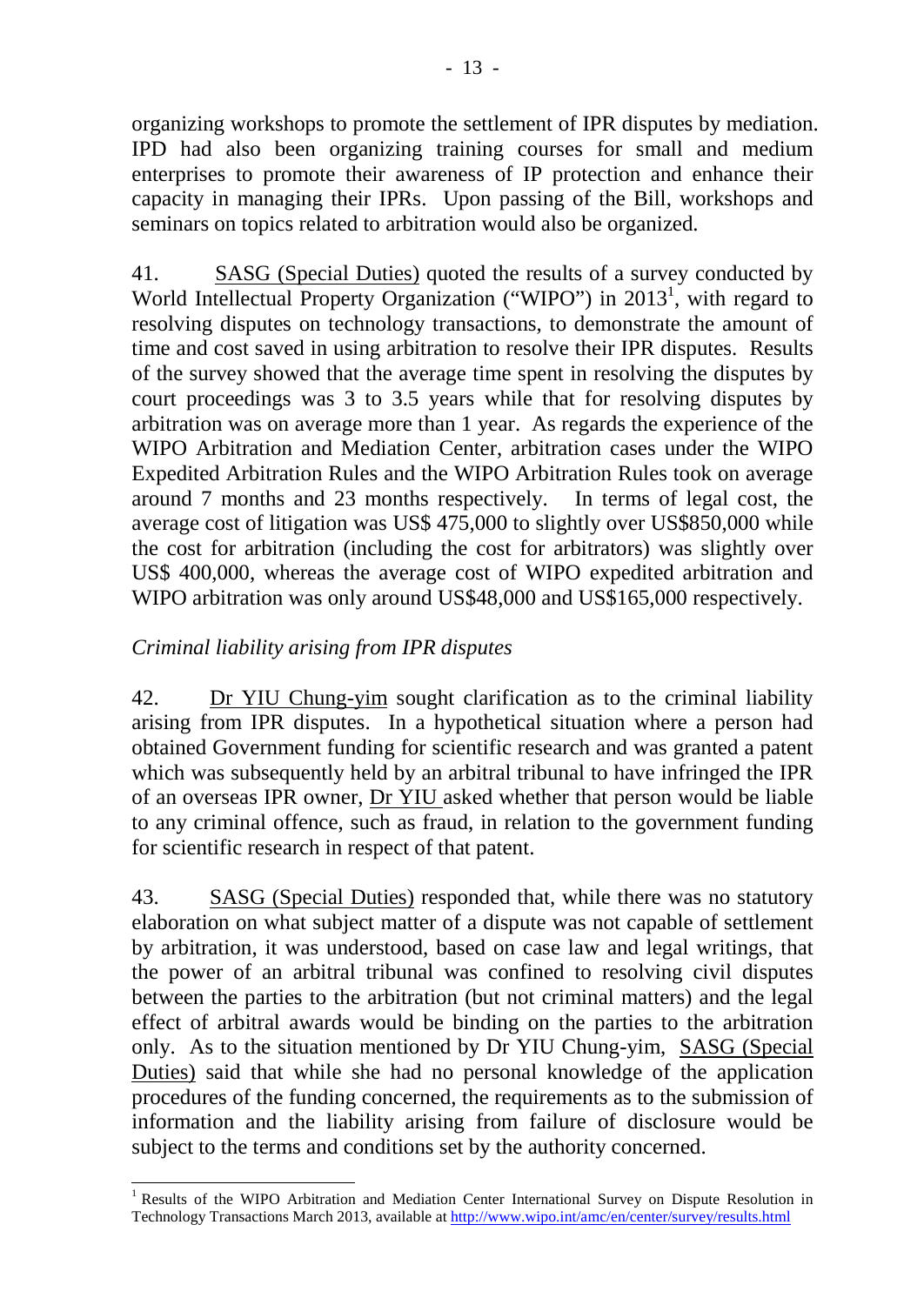44. Dr Priscilla LEUNG also sought clarification as to whether an arbitral tribunal/ arbitrator would only handle issues relating to the dispute resolution between the parties to the arbitration, but not any suspected criminal offence of the disputed parties. Dr LEUNG said, as far as she understood, the charging of criminal offence would be outside the scope of any arbitral tribunal/arbitrator and that it would be a separate matter to be dealt with, if the case so required, by the relevant prosecution authorities, say, if there was enough evidence to charge the individuals/entities concerned. SASG (Special Duties) responded in affirmative.

#### *Public Views on the Bill*

45. The Chairman sought members' view on whether deputations should be invited to give views on the Bill.

46. Mr Dennis KWOK considered that it would not be necessary for the Bills Committee to invite deputations to give views on the Bill and reiterated that views of the Competition Commission had to be sought. Members agreed.

# **III. Any other business**

47. The Chairman advised that the next meeting would be scheduled on a day after the requisite information to be provided by the Government was available.

> (*Post-meeting note*: The next meeting was scheduled for Saturday, 11 February 2017 at 9:30 am. The notice of meeting was issued to members vide LC Paper No. CB(4)393/16-17 on 5 January 2017. The Government was requested to provide written response to the issues set out at para 33 above by 3 February 2017. Subsequently, the meeting was rescheduled to Monday, 20 February 2017 at 8:30 am. The notice of rescheduling of meeting was issued to members vide LC Paper No. CB(4)493/16-17 on 2 February 2017.)

48. There being no other business, the meeting ended at 10:21 am.

Council Business Division 4 Legislative Council Secretariat 6 March 2017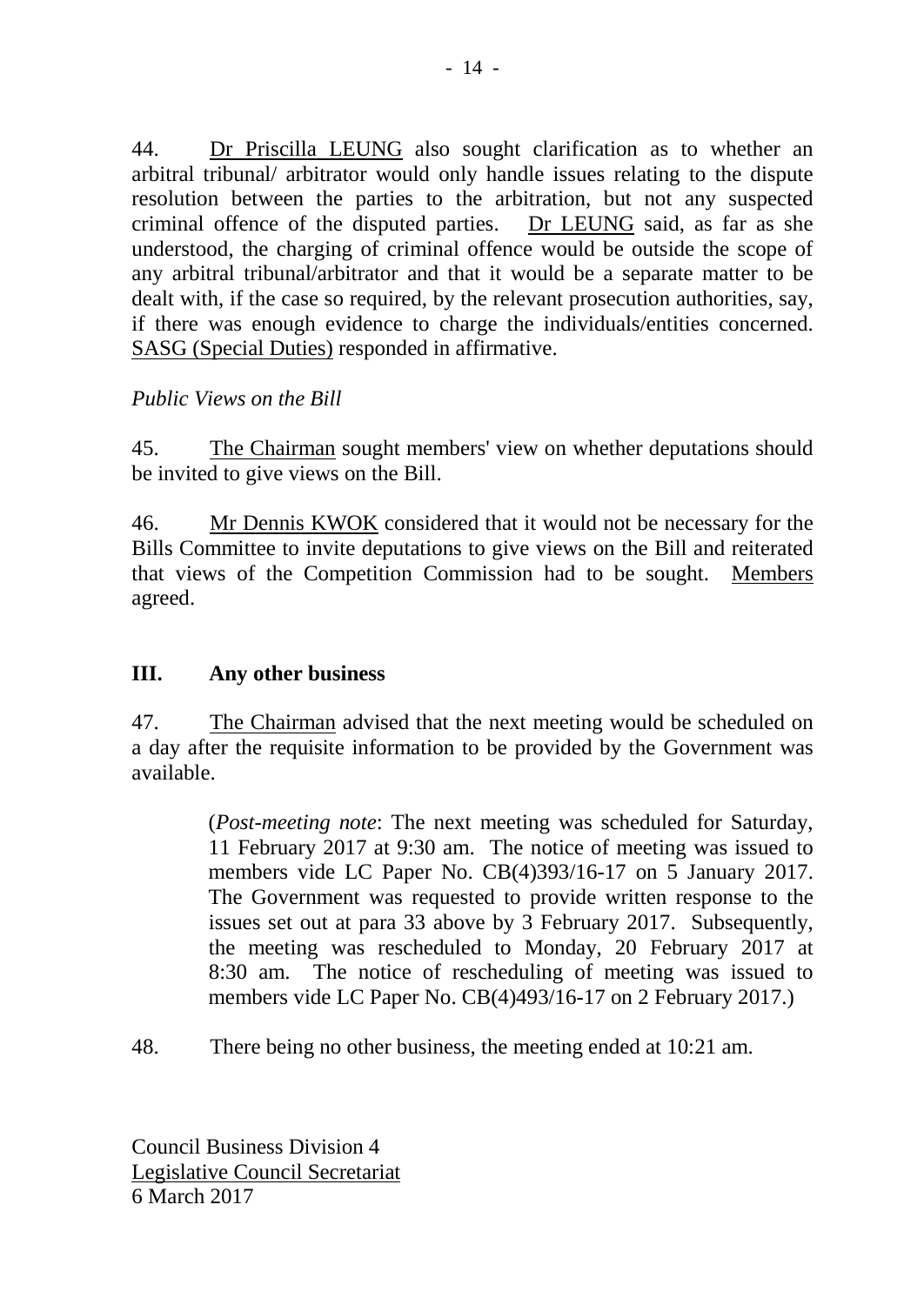# **Bills Committee on Arbitration (Amendment) Bill 2016**

#### **Proceedings of the first meeting held on Thursday, 5 January 2017, at 8:30 am in Conference Room 2 of the Legislative Council Complex**

| <b>Time</b><br><b>Marker</b> | Speaker(s)                                             | Subject(s)                                                                                                                                                                          | <b>Action</b><br>required |
|------------------------------|--------------------------------------------------------|-------------------------------------------------------------------------------------------------------------------------------------------------------------------------------------|---------------------------|
|                              | <b>Election of Chairman</b>                            |                                                                                                                                                                                     |                           |
| 000139-<br>000342            | Hon James TO<br>Hon Holden CHOW<br>Hon Martin LIAO     | <b>Election of Chairman</b>                                                                                                                                                         |                           |
|                              | <b>Meeting with The Administration</b>                 |                                                                                                                                                                                     |                           |
| 000342-<br>001250            | Chairman<br>The Administration                         | Briefing by the Department of Justice ("DoJ") on the<br>Arbitration (Amendment) Bill 2016 ("the Bill")                                                                              |                           |
| 001250-<br>001925            | Hon Alvin YEUNG<br>The Administration                  | Binding effect and enforceability of arbitral awards<br>Scrutiny of the Bill from the perspective of public<br>interests.                                                           |                           |
| 001925-<br>002740            | Hon James TO<br>The Administration                     | Arbitrability of IPR disputes<br>Suggestion on requiring the parties to IPR disputes to<br>register their arbitral awards.                                                          |                           |
| 002740-<br>003302            | Hon YIU Chung-yim<br>The Administration                | Declaration of interest<br>Enquiry on support services for arbitration<br>Criminal liability arising from IPR disputes                                                              |                           |
| 003302-<br>003816            | Dr Hon Priscilla<br><b>LEUNG</b><br>The Administration | Declaration of interest<br>Registration of arbitral awards in relation to disputes over<br>the validity of patents.<br>Criminal liability arising from IPR disputes                 |                           |
| 003816-<br>004340            | Hon CHAN Chun-ying<br>The Administration               | Promoting the competitive edge of arbitration over<br>litigation in resolving IPR disputes                                                                                          |                           |
| 004340-<br>004958            | Chairman<br>The Administration                         | Declaration of interest<br>Suggestion on establishing a mechanism, similar to the<br>land register, to facilitate the parties to IPR disputes to<br>register their arbitral awards. |                           |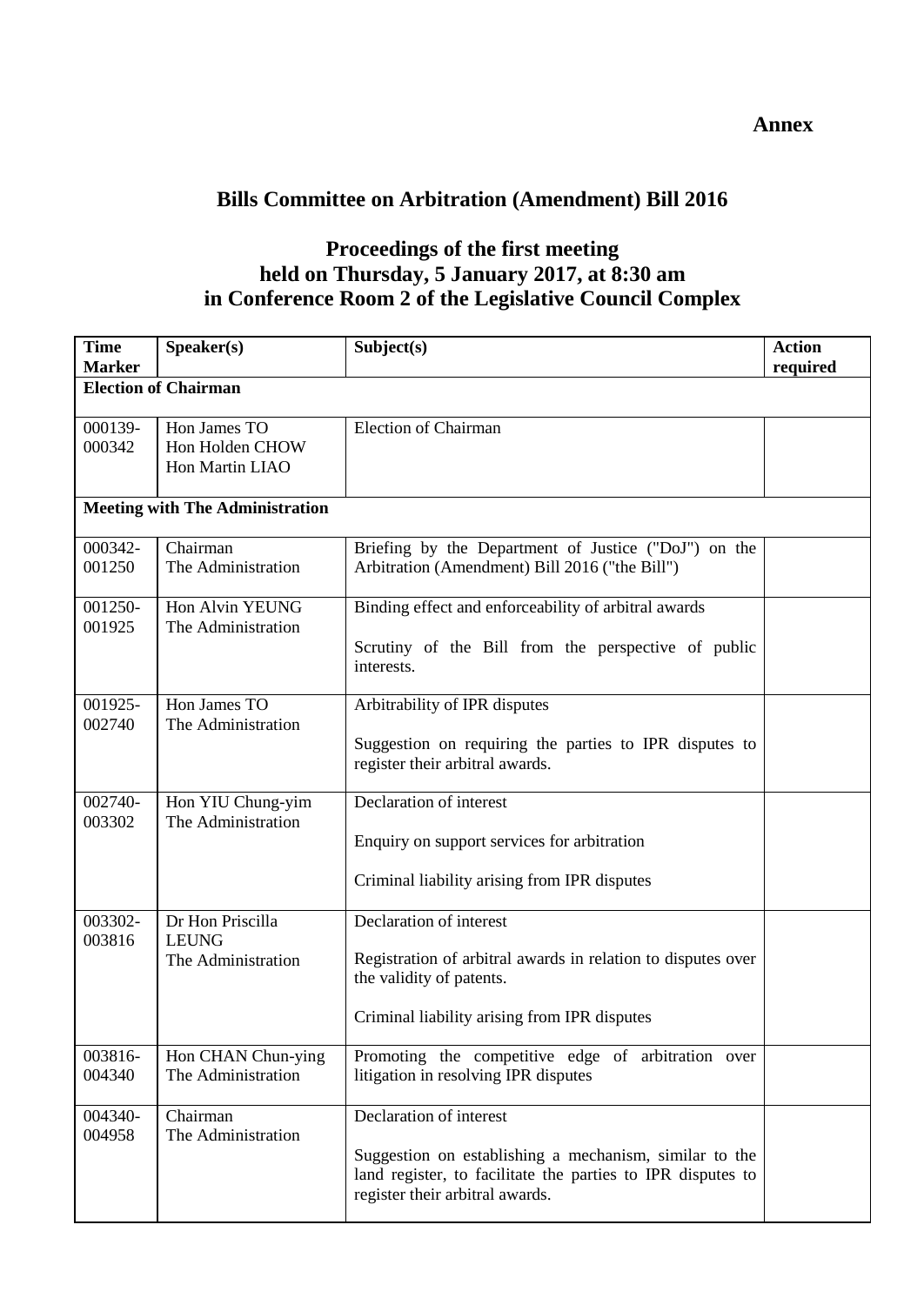| <b>Time</b><br><b>Marker</b> | Speaker(s)                                         | Subject(s)                                                                                                                                                                                                                                                                                                             | <b>Action</b><br>required           |
|------------------------------|----------------------------------------------------|------------------------------------------------------------------------------------------------------------------------------------------------------------------------------------------------------------------------------------------------------------------------------------------------------------------------|-------------------------------------|
| 004958-<br>005241            | Hon YUNG Hoi-yan<br>The Administration<br>Chairman | Right of appeal to arbitral awards in relation to IPR<br>disputes                                                                                                                                                                                                                                                      |                                     |
| 005241-<br>005840            | Hon Holden CHOW<br>The Administration              | Clarification on the meaning of "erga omnes effect" under<br>para. 13 of the Legislative Council Brief (File Ref.: L/M<br>(5) to LP 19/00/9C).                                                                                                                                                                         |                                     |
| 005840-<br>010516            | Hon Paul YSE<br>The Administration                 | Binding effect and enforceability of arbitral awards<br>Scrutiny of the Bill from the perspective of public<br>interests.                                                                                                                                                                                              |                                     |
| 010516-<br>011303            | Dr Hon Junius HO<br>The Administration<br>Chairman | Arbitrability of IPR disputes<br>Power of an arbitral tribunal                                                                                                                                                                                                                                                         |                                     |
| 011303-<br>011703            | Hon Paul TSE<br>The Administration                 | Arbitrability of IPR disputes                                                                                                                                                                                                                                                                                          |                                     |
| 011703-<br>011955            | Dr Hon Junius HO<br>The Administration             | Binding effect and registration of arbitral awards                                                                                                                                                                                                                                                                     |                                     |
| 011955-<br>012722            | Hon Dennis KWOK<br>The Administration<br>Chairman  | Scrutiny of the Bill from the perspectives of safeguarding<br>competition and public interests<br>Suggestion of seeking the views of Competition<br>Commission on the Bill                                                                                                                                             |                                     |
| 012722-<br>013034            | Hon Alvin YEUNG<br>Chairman                        | Suggestion on establishing a mechanism, similar to the<br>land register, to facilitate the parties to IPR disputes to<br>register their arbitral awards.                                                                                                                                                               |                                     |
| 013034-<br>013623            | Hon Holden CHOW<br>The Administration              | In response to the suggestion of extending the binding<br>effect of arbitral<br>awards to third parties,<br>the<br>Administration<br>stressed<br>the<br>the<br>importance<br>of<br>confidentiality of arbitration agreement.<br>Grounds for refusal of arbitral awards                                                 |                                     |
| 013623-<br>014151            | Hon Paul TSE<br>The Administration                 | Current arbitration regime and legislative intent of the Bill                                                                                                                                                                                                                                                          |                                     |
| 014151-<br>014744            | Dr Hon Junius HO<br>The Administration<br>Chairman | Registration of arbitral awards<br>Drafting aspect of Clause 103H                                                                                                                                                                                                                                                      |                                     |
| 014744-<br>015030            | Hon Dennis KWOK<br>Chairman<br>Hon Junius HO       | The Administration was requested to provide written<br>responses to the following issues:<br>adequacy of the Bill in safeguarding<br>the<br>(a)<br>competition, including the views of the Competition<br>Commission on the confidentiality of the arbitration<br>agreement and the arbitral award, given that a third | Para 33 of<br>the minutes<br>refers |